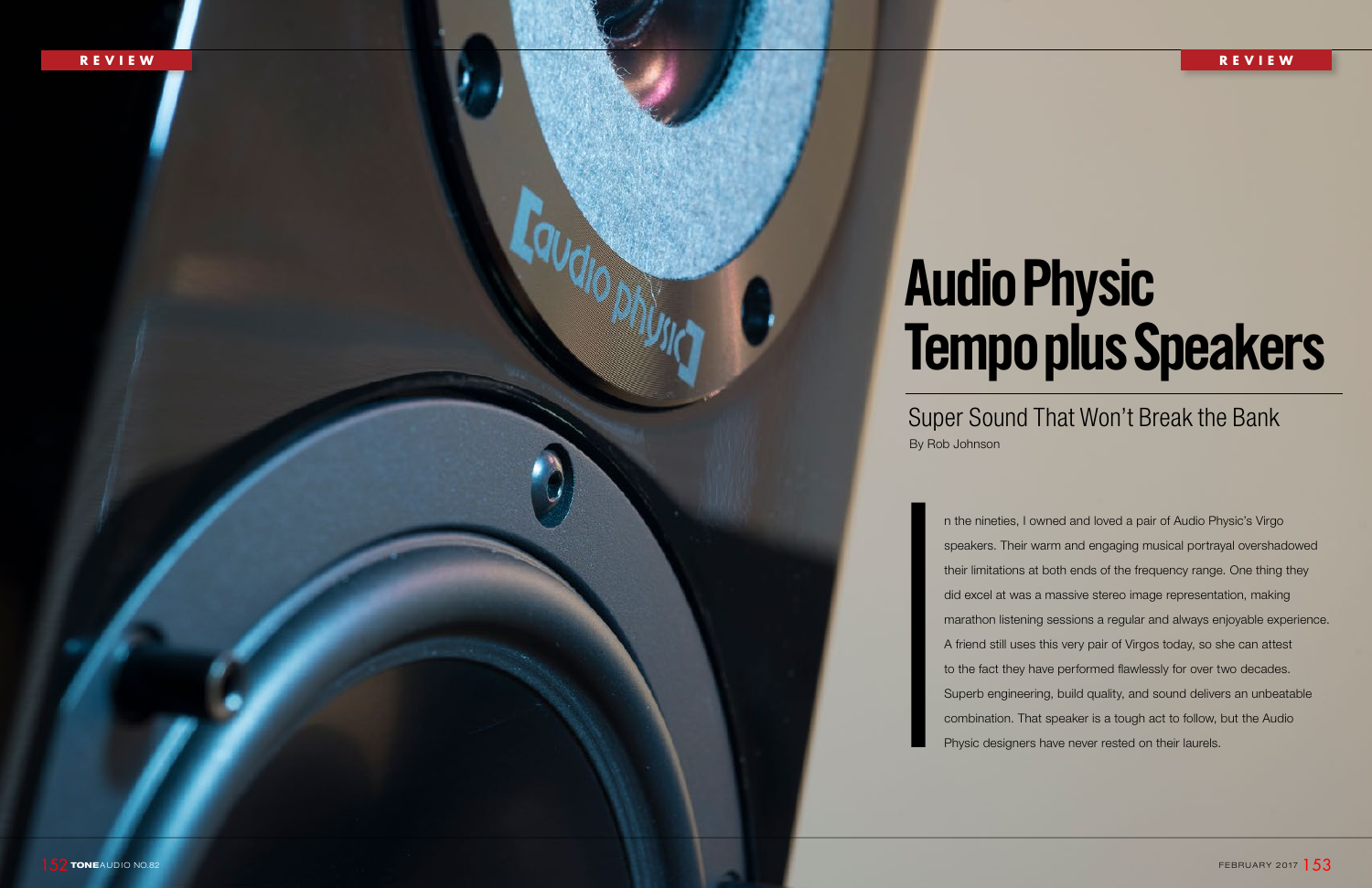# **REVIEW**

Based in Brilon, Germany, and sold in North America by VANA, Ltd. Audio Physic contin ues this tradition of excellence with their newest speakers, improving substantially on their past designs. Taking advantage of trickle-down technology from AP's bigger and more expen sive siblings, the Tempo plus preserves the family legacy of great sound and construction at a price point that makes these speakers accessible to a wide range of music lovers.

# Looking backstage

Tempo plus speakers are avail able in a range of colors to best match your décor. The most economical finish choices are the cherry or walnut wood ve neer at \$5,995/pair. Black or white gloss and ebony wood will set you back a modest \$500/pair upcharge. Our re view samples in black gloss are stunning, flawlessly executed. No matter which cabinet finish you choose, you cannot go wrong.

> **DRINKMANN** Brinkmann-USA.com *"The World's Finest Turntables…and more!"*

Tempos feature a threedriver design. As with most speaker layouts, the tweeters are stacked above the mid range at the top front of the speaker body. Audio Physic's third generation 1.75" (39mm) tweeter design, dubbed the Hyper-Holographic Cone Tweeter (HHCT III), is comprised of ceramic coated aluminum. The same material graces the 5.9" (150 mm) midrange driver. *(continued)* 

# **DRINKMANN**

*"Brinkmann's Bardo Turntable and 10.0 Tonearm are essential reference tools in my evaluation of test pressings. They simply let more of the music through."*



–Bob Ludwig, Gateway Mastering Studios

# *"The World's Finest Turntables… endorsed by the world's greatest Mastering Engineer"*

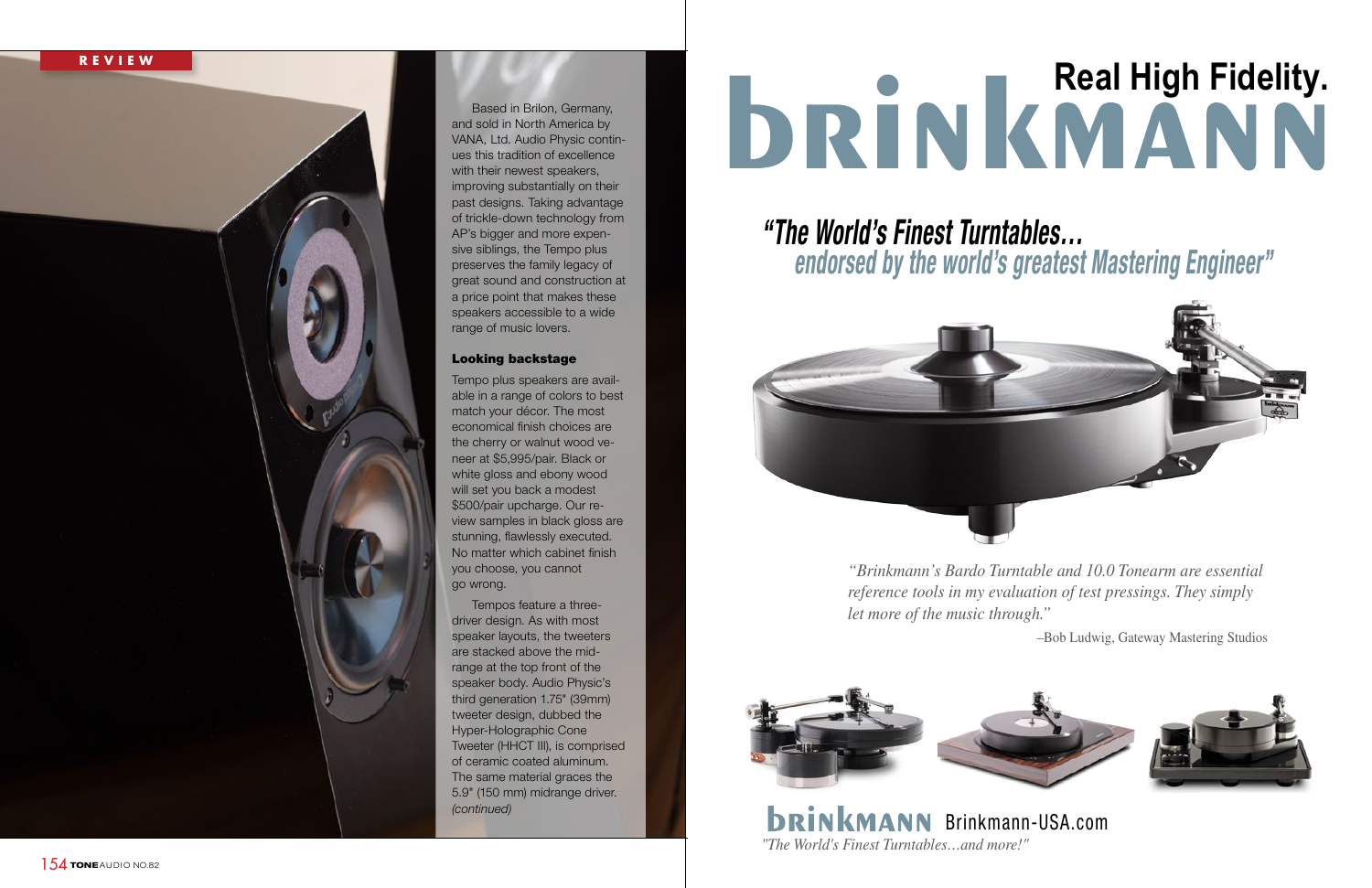# **REVIEW**

**bit.ly/toneaudiomagazine**





Download the TONEAudio Magazine App to your iPad or iPhone and read up on all the latest music, gear, and style reviews.

All that richness blended into each issue for less than the price of a good latte.

# **TONEAudio**

# **Experience TONEAudio Magazine in higher resolution on the Apple Newsstand.**



Deviating from a tradi tional layout, the Tempo's woofer assembly aims a pair of 7" (180mm) drivers out the lower sides of the speakers. While this driver placement is not new to Audio Physic speaker designs, the new woofer construction brings welcome sonic changes. Improved vibration con trol and cone dampening give these woofers greater articulation and definition. Now, the Tempo plus deliv ers bass notes solidly down to 32Hz. In my room, some roll-off becomes evident at the lower limit. However, the bass remains in splendid balance with the rest of the frequency spectrum. Those audio fans craving subterra nean bass notes may want to consider the addition of a subwoofer, or perhaps the larger speakers in the Audio Physic lineup.

According to the Audio Physic team, the narrowest possible front baffle im proves the Tempo's sound stage definition. Therefore, the type, size, and place ment of the Tempo Plus driver complement allows Audio Physic to achieve a slim cabinet face, measuring just a scant wider than the midrange driver itself. The larger woofers placed on the speaker sides require more breathing room. As a result, the Tempo's depth, 12.6" (320mm), is almost twice its width. *(continued)*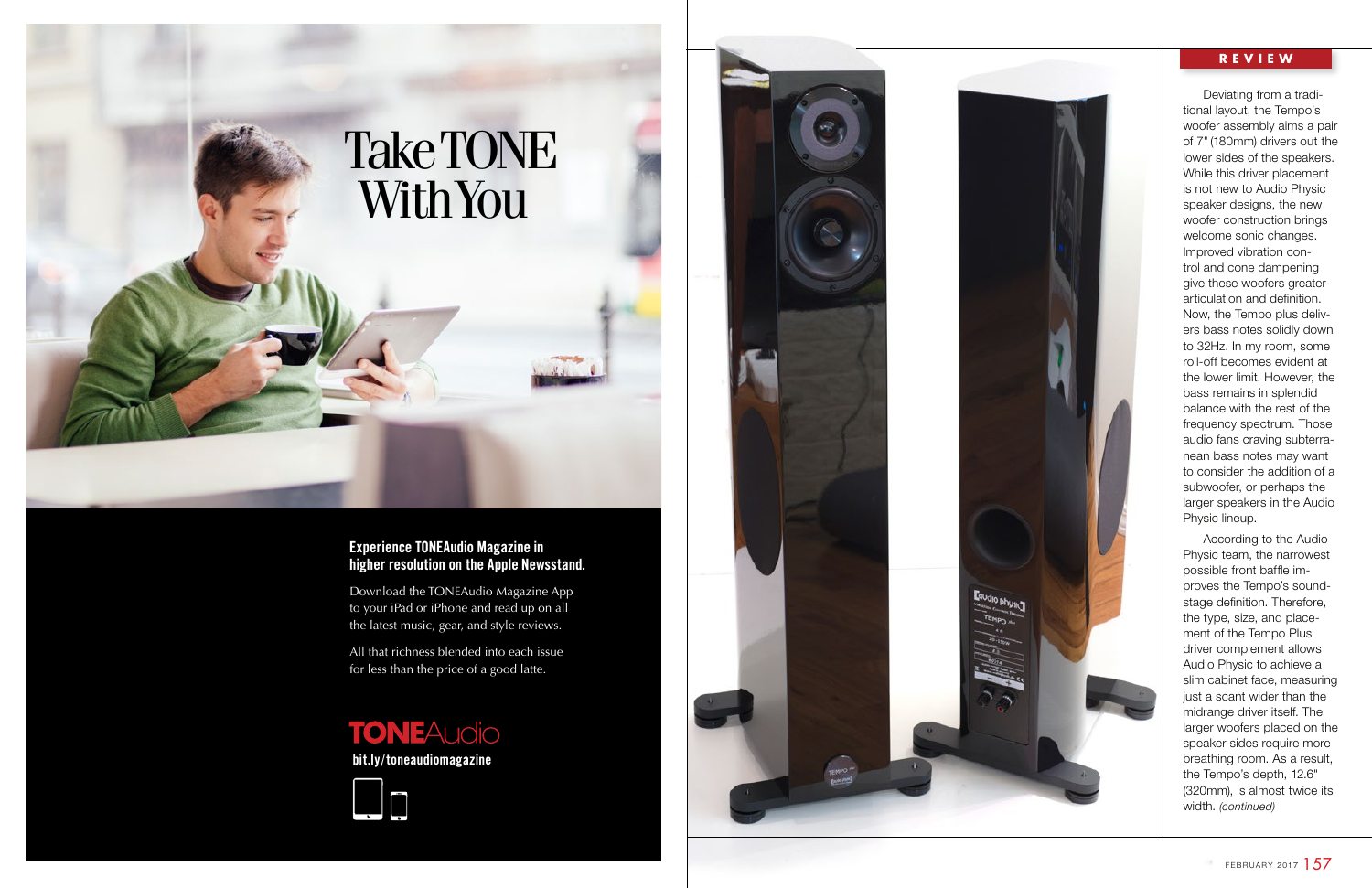



Assisting further with time alignment and sonic coherency, the entire speaker body leans slightly backward, putting the midrange a bit closer to the listener than the tweeter. Even though the various Tempo drivers may fire in different directions, angles, and distances from the listening seat, the overall musical presenta tion remains cohesive. The music coming out of these 39.4" (1,000mm) tall speaker bodies flows with ease and grace, rendering the technology behind them transparent. Audio Physic recommends pairing the speakers with an am plifier delivering 20-150 watts into four ohms. While each listener has their amplification preference, the upper end of that power range offers a bit more sonic authority and control. With the amp in place, connecting the speak ers is a breeze. A single pair of five-way binding posts protrudes from the rear of the speakers, facilitating connections to banana, spade, or bare wire speaker cables.

# Let's dance

As with all speakers, the Tempos cannot de liver their best voice without appropriate place ment in the listening room. Audio Physic offers a helpful setup guide on their website which proves very useful in getting the most from their speakers. I suggest starting with the man ufacturer's guide and fine-tuning accordingly should the need arise.

Once placed optimally, the speakers do a marvelous job of casting a broad and accurate stereo image both side-to-side, and front-toback. Even when moving my body a few feet to the left and right of the "sweet spot" listening seat, the music retains a very pleasant sound and precise stereo imaging. Those audiophiles who regularly listen to music with friends or family, or who use their main speakers as part of a home theater setup, will enjoy this charac teristic. Supplementing their musical capability, the Tempos are likely to reduce the number of household arguments about who gets the best listening seat!

# Sing to me

One of the most remark able sonic characteristics of the Tempos is that sound never bunches up around the physical speaker bodies. In stead, music seems to emit all around them, seamlessly projecting a convincing stereo image. It is rather eerie to have a speaker disappear in the soundstage like the Tempos do. They are among the best speakers I've experienced in this respect.

The Tempo's sonic sig nature leans to the warmer side of neutral. Especially for older and harsher-sounding tracks, the voicing engineered by AP is a welcome choice. The Tempos take what music is thrown at them, and makes the most of it. For instance, listening to Fugazi's *13 Songs*, "Margin Walker" never turns a harsh-sounding corner, while retaining all of the punk rock energy encapsulated in the recording.

Jumping genres, *In a Silent Way* from Miles Davis, portrays instruments with delicacy and subtlety. Similarly, female vo cals like those on Bliss's album *No One Built This Moment* are rendered without etch, glare, sibilance or stridency. What is projected captivates, and it is easy to settle into the Tempo's voice. Like me, you may find yourself couch-locked and want to listen to entire sides of albums. *(continued)*